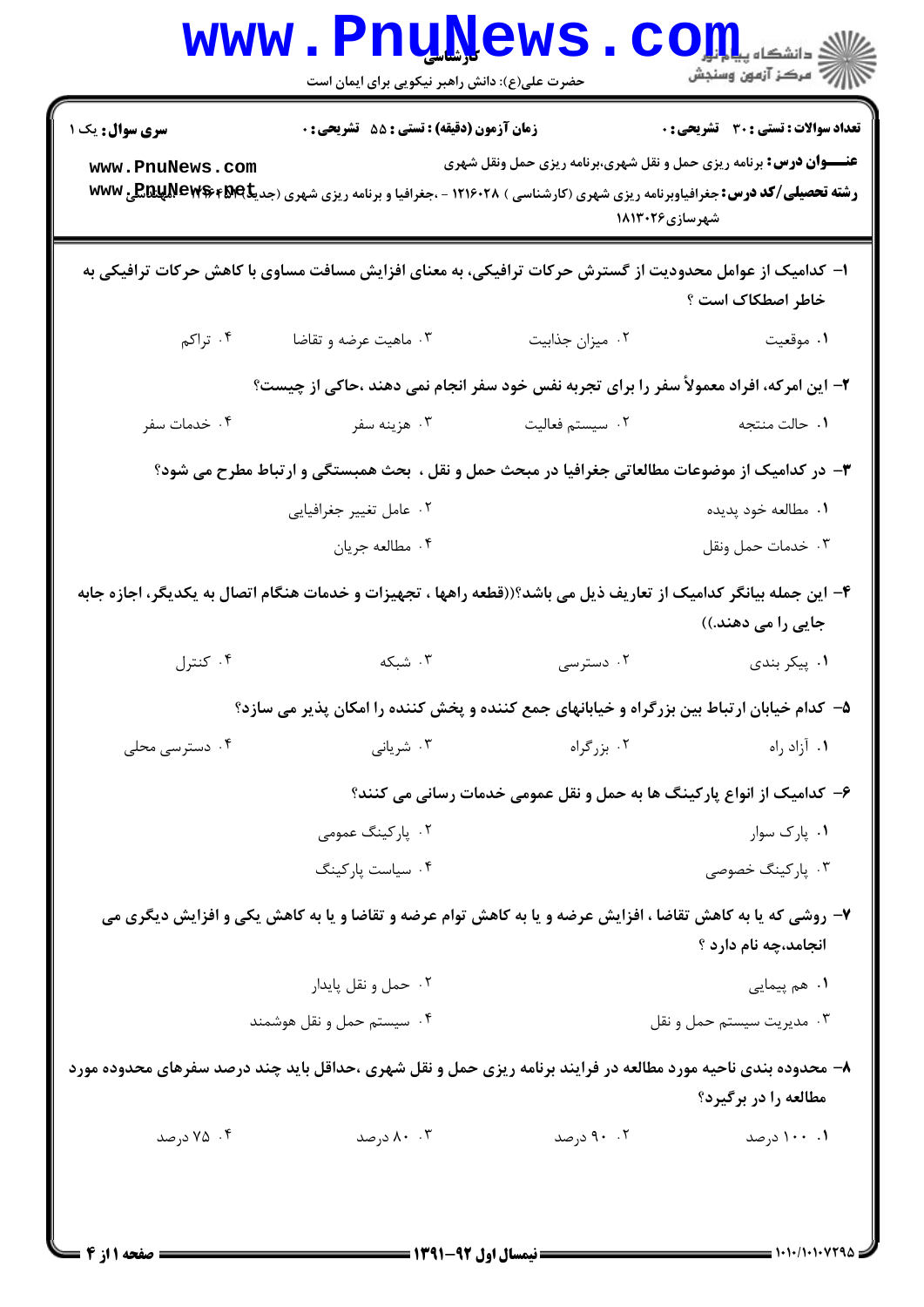|                                                                                     | WWW.Pnunews.com<br>حضرت علی(ع): دانش راهبر نیکویی برای ایمان است                                                                                  |                                 | أأأأ عركز آزمون وسنجش                                                                       |  |  |
|-------------------------------------------------------------------------------------|---------------------------------------------------------------------------------------------------------------------------------------------------|---------------------------------|---------------------------------------------------------------------------------------------|--|--|
| <b>سری سوال : ۱ یک</b>                                                              | زمان آزمون (دقیقه) : تستی : 55 آتشریحی : 0                                                                                                        |                                 | <b>تعداد سوالات : تستی : 30 ٪ تشریحی : 0</b>                                                |  |  |
| www.PnuNews.com                                                                     | <b>رشته تحصیلی/کد درس:</b> جغرافیاوبرنامه ریزی شهری (کارشناسی ) ۱۲۱۶۰۲۸ - ،جغرافیا و برنامه ریزی شهری (جدیک <b>ا REWS #EME &amp; F&amp;P) ب</b> ی |                                 | <b>عنـــوان درس:</b> برنامه ریزی حمل و نقل شهری،برنامه ریزی حمل ونقل شهری<br>شهرسازی۲۶+۱۸۱۳ |  |  |
|                                                                                     | ۹– کدامیک ازمباحث شناخت اطلاعات ،بعنوان جنبه عرضه سیستم حمل و نقل دربرنامه ریزی توابع هزینه ای شناخته می                                          |                                 | شود؟                                                                                        |  |  |
| ۰۴ حمل و نقل عمومی                                                                  | ۰۳ تاخیرها                                                                                                                                        | ۰۲ هندسی                        | ١. عملكردي                                                                                  |  |  |
|                                                                                     | ∙ا– در کدامیک از پیش بینی های چهارگانه ، خصوصیات رفتاری افراد متقاضی سفر مطرح می گردد ؟                                                           |                                 |                                                                                             |  |  |
| ۰۴ تخصیص سفر                                                                        |                                                                                                                                                   | ۰۲ توزیع سفر مستقال استخاب شیوه | ۰۱ تولید سفر                                                                                |  |  |
| 11- از دهه ۱۹۲۰ به بعد ، شهرها شاهد ایجاد کدام نوع از تکنولوژی حمل و نقلی گردیدند ؟ |                                                                                                                                                   |                                 |                                                                                             |  |  |
| ۰۴ اتومبيل                                                                          | ۰۳ راه آهن                                                                                                                                        | ۰۲ تراموای برقی                 | ٠١. اتوبوس معمولي                                                                           |  |  |
|                                                                                     |                                                                                                                                                   |                                 | ۱۲- مرحله اول تکامل حومه نشینی در کشورهای غربی چه نام دارد ؟                                |  |  |
| ۰۴ استقلال                                                                          | ۰۳ احیای مجدد                                                                                                                                     | ۰۲ عدم تمرکز                    | ۰۱ مرکانتلیستی                                                                              |  |  |
|                                                                                     | ۱۳- مدل جاذبه در میان مدلهای روابط حمل ونقل و کاربری زمین شهری در کدام رده قرار می گیرد ؟                                                         |                                 |                                                                                             |  |  |
| ۰۴ تعامل                                                                            |                                                                                                                                                   | ۰۲ تصمیم گیری مسیستم (۲۰ سیستم  | ۰۱ ایستا                                                                                    |  |  |
|                                                                                     |                                                                                                                                                   |                                 | ۱۴- کدام مدل دسترسی ذکر شده ، برای مکان جمعیت خاص طراحی می شود ؟                            |  |  |
| ۰۴ جاذبه                                                                            | ۰۳ هنسن                                                                                                                                           | ۰۲ دسترسی                       | ۰۱ لاوري                                                                                    |  |  |
|                                                                                     | ۱۵– در کدامیک از سیاستهای میان مدت و کوتاه مدت کنترل تقاضا ،اصول طراحی و سیاست گذاری با هم تلفیق می شوند ؟                                        |                                 |                                                                                             |  |  |
| TSM . ۴                                                                             | TOD . ٣                                                                                                                                           | <b>ITS</b> . ٢                  | TDM .1                                                                                      |  |  |
|                                                                                     | ۱۶– کدامیک از مشکلات حمل و نقل ، نیازمند یارانه های دولتی برای تداوم کار سیستم حمل و نقل عمومی است؟                                               |                                 |                                                                                             |  |  |
|                                                                                     | ۰۲ زمان خدمات رسانی                                                                                                                               |                                 | ۰۱ مشکل اقشار خاص                                                                           |  |  |
|                                                                                     | ۰۴ حومه های کم تراکم                                                                                                                              |                                 | ۰۳ مشکل هزینه اجتماعی                                                                       |  |  |
|                                                                                     |                                                                                                                                                   |                                 | ۱۷- چرا برنامه ریزی برای سیستم تاکسی رانی تقریباً غیر ممکن است؟                             |  |  |
|                                                                                     | ۰۲ طیف گسترده آن                                                                                                                                  | ۰۱ عدم ثبات مسير و زمان بندى    |                                                                                             |  |  |
|                                                                                     | ۰۴ حالت غیررسمی و مردمی                                                                                                                           |                                 | ۰۳ عدم پاسخگویی به تقاضا                                                                    |  |  |
|                                                                                     |                                                                                                                                                   |                                 | ۱۸– تفاوت اساسی بین سیستم های سبک و سنگین ریلی در شهرها چیست؟                               |  |  |
| ۰۴ مسیر اختصاصی                                                                     | ٠٣ شدت استفاده                                                                                                                                    | ۰۲ نوع تکنولوژی                 | ۰۱ تفاوت وزن                                                                                |  |  |
| = صفحه 12ز 4                                                                        |                                                                                                                                                   |                                 |                                                                                             |  |  |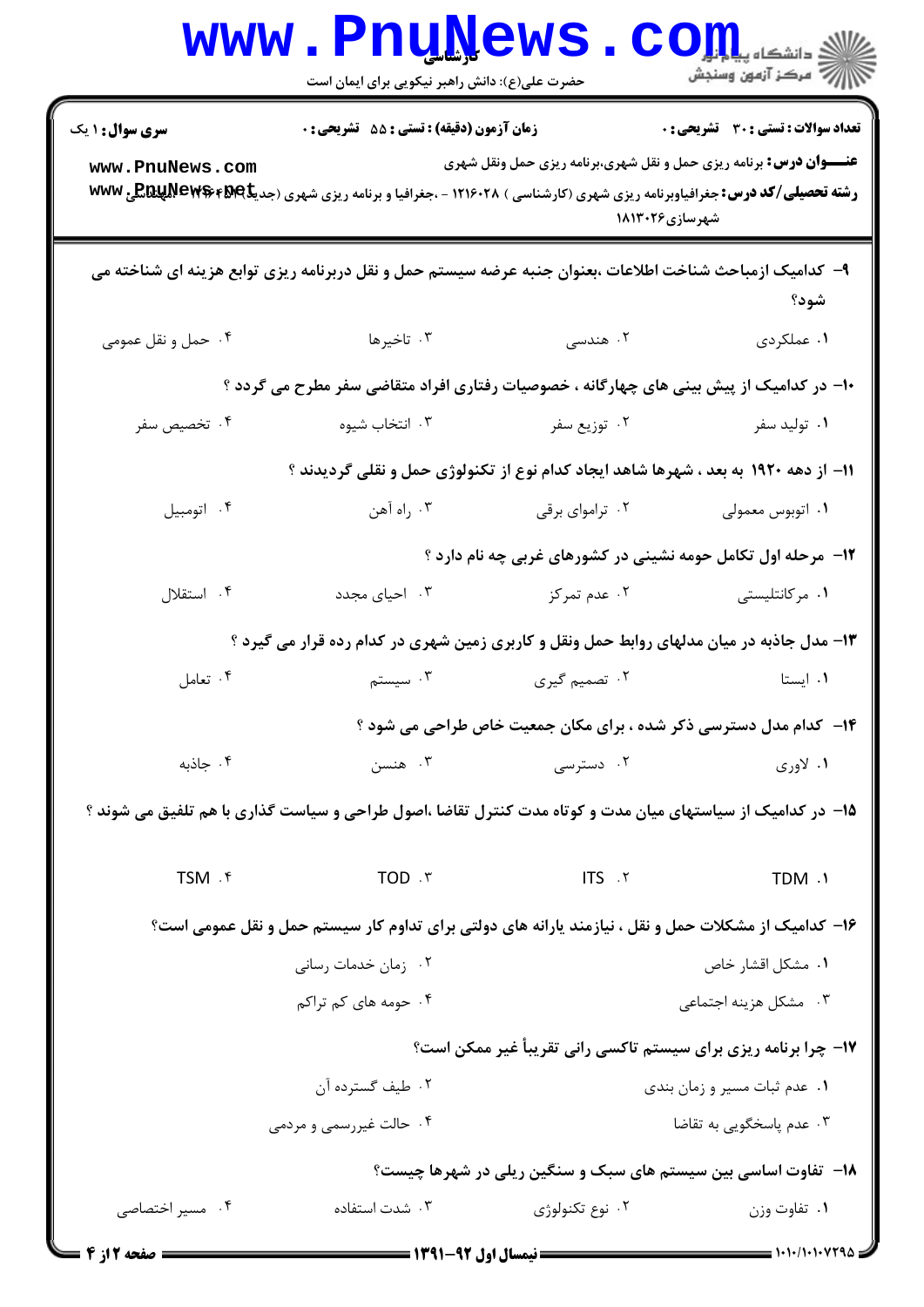| <b>WWW</b>                                                                                        | <b>Lunivemp</b><br>حضرت علی(ع): دانش راهبر نیکویی برای ایمان است                                                                                  |                                                                                             | دانشکاه پیا با با <mark>ر</mark><br>رآ - مرڪز آزمون وسنڊش |  |
|---------------------------------------------------------------------------------------------------|---------------------------------------------------------------------------------------------------------------------------------------------------|---------------------------------------------------------------------------------------------|-----------------------------------------------------------|--|
| <b>سری سوال : ۱ یک</b>                                                                            | زمان آزمون (دقیقه) : تستی : 55 آتشریحی : 0                                                                                                        |                                                                                             | تعداد سوالات : تستى : 30 - تشريحي : 0                     |  |
| www.PnuNews.com                                                                                   | <b>رشته تحصیلی/کد درس:</b> جغرافیاوبرنامه ریزی شهری (کارشناسی ) ۱۲۱۶۰۲۸ - ،جغرافیا و برنامه ریزی شهری (جدیک <b>ا REWS #EME &amp; F&amp;P) ب</b> ی | <b>عنـــوان درس:</b> برنامه ریزی حمل و نقل شهری،برنامه ریزی حمل ونقل شهری<br>شهرسازی۱۸۱۳۰۲۶ |                                                           |  |
|                                                                                                   | ۱۹– ((تعداد حرکتهای واحد وسایل نقلیه عمومی در هر ساعت که از ویژگیهای عملکرد سیستم است)) تعریف کدام اصطلاح                                         |                                                                                             | زیر می باشد؟                                              |  |
| ۰۴ ایمنی سیستم                                                                                    | ٠٣ قابليت اطمينان                                                                                                                                 | ۰۲ سرعت عملی                                                                                | ٠١ فراوني سرويس                                           |  |
|                                                                                                   | ۲۰– کدام مورد زیر بیانگر قابلیت جابجا کردن حداکثر افراد از یک مسیر مشخص در طول دوره زمانی مشخص ، تحت شرایط                                        |                                                                                             | خاص است؟                                                  |  |
|                                                                                                   | ۰۲ ظرفیت حمل مسافر                                                                                                                                |                                                                                             | ٠١. فاصله عبور زماني                                      |  |
|                                                                                                   | ۰۴ تعداد مسیرهای حرکت                                                                                                                             |                                                                                             | ۰۳ تواتر حرکتی                                            |  |
|                                                                                                   |                                                                                                                                                   | <b>۲۱</b> - حجم ترافیک و ظرفیت حمل و نقل به چه عاملی وابسته هستند ؟                         |                                                           |  |
|                                                                                                   | ۰۲ نسبت عملکردی                                                                                                                                   |                                                                                             | ۰۱ فاصله عبور                                             |  |
|                                                                                                   | ۰۴ جمعیت سرویس داده شده                                                                                                                           |                                                                                             | ٠٣ قابليت اطمينان                                         |  |
|                                                                                                   | ۲۲- عمر مفید وسایل نقلیه و سازمان ،در زمره کدامیک از هزینه های سیستم حمل ونقل شهری قرار می گیرند؟                                                 |                                                                                             |                                                           |  |
| ۰۴ عملکردی                                                                                        | ۰۳ اجتماعی                                                                                                                                        | ۰۲ سرمایه ای                                                                                | ۰۱ جاري                                                   |  |
|                                                                                                   | ۲۳– در کدامیک از انواع خدمت دهی ، بهره برداری پایین از وسیله نقلیه ، هزینه بالا و توقف زیاد برای مسافران مشاهده می                                |                                                                                             | شود؟                                                      |  |
| ۰۴ برمبنای تقاضا                                                                                  | ۰۳ ثابت در زمان اوج                                                                                                                               | ٢.   ثابت با انحراف                                                                         | ۰۱ مسیر ثابت                                              |  |
|                                                                                                   |                                                                                                                                                   | ۲۴- انتخاب سرعت و مسیر ایمن در راه ، کدامیک از فعالیتهای راننده به شمار می آید؟             |                                                           |  |
| ۰۴ اضطرار                                                                                         | ۰۳ هدایت                                                                                                                                          | ۰۲ ناوبری                                                                                   | ۰۱ کنترل                                                  |  |
|                                                                                                   |                                                                                                                                                   | ۲۵– در توصیف جریان ترافیک ،کدام متغیر زیر با متغیر فاصله مکانی عبور متناظر است؟             |                                                           |  |
| ۰۴ سرعت منفرد                                                                                     | ۰۳ آهنگ جريان                                                                                                                                     | ۰۲ مدت نبود                                                                                 | ٠١ فاصله نبود                                             |  |
|                                                                                                   | ۲۶- چرا یک سیستم آزادراهی دارای تراکم و توقف جریان ،باز هم جریان ترافیکی غیرمنقطع بشمار می آید؟                                                   |                                                                                             |                                                           |  |
|                                                                                                   | ۰۲ عدم وجود تسهيلات                                                                                                                               |                                                                                             | ٠١. بخاطركيفيت جريان                                      |  |
|                                                                                                   | ۰۴ منشأگیري از درون جريان                                                                                                                         |                                                                                             | ۰۳ به علت وجود علائم راهنمايي                             |  |
| <b>3</b> ۲- ترکیب اطلاعات ورودی و حفظ آگاهی نسبت به محیط در حال تغییر،کدام فرایند را دربرمی گیرد؟ |                                                                                                                                                   |                                                                                             |                                                           |  |
| ۰۴ رانندگی ایمن                                                                                   | ٠٣ عكس العمل                                                                                                                                      | ۰۲ تقسیم توجه                                                                               | ٠١. پردازش اطلاعات                                        |  |
|                                                                                                   |                                                                                                                                                   |                                                                                             |                                                           |  |